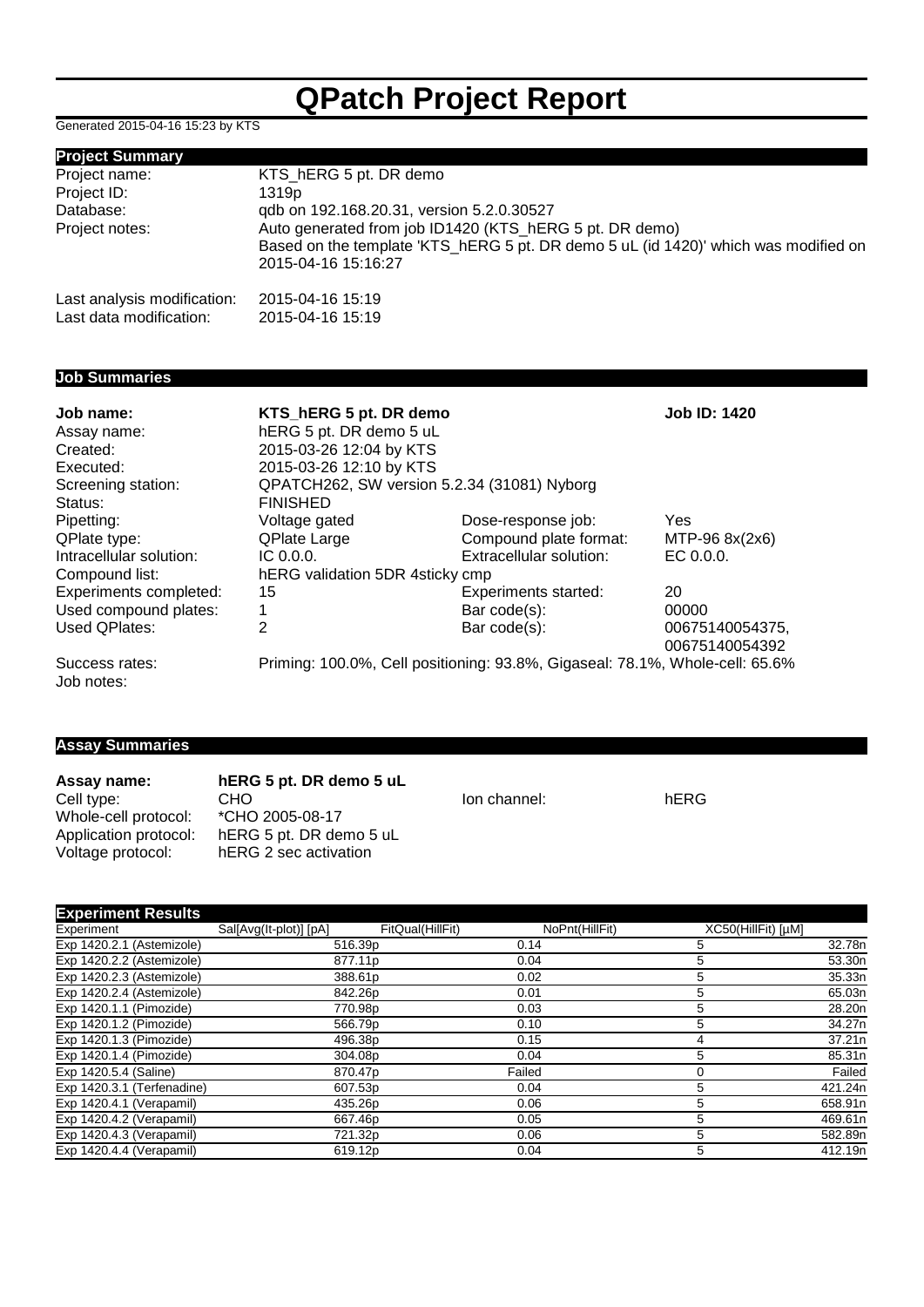| <b>Experiment Group Results</b> |                       |                     |                   |    |  |
|---------------------------------|-----------------------|---------------------|-------------------|----|--|
| Group Name                      | XC50(GrpHillFit) [nM] | FitQual(GrpHillFit) | NoPnt(GrpHillFit) |    |  |
| Group                           |                       | Failed              | Failed            |    |  |
| Group Astemizole                |                       | 44.05n              | 0.26              | 20 |  |
| Group Pimozide                  |                       | 41.85n              | 0.42              | 19 |  |
| Group Saline                    |                       | Failed              | Failed            |    |  |
| Group Terfenadine               |                       | 421.24n             | 0.17              |    |  |
| Group Verapamil                 |                       | 521.53n             | 0.20              | 20 |  |
|                                 |                       |                     |                   |    |  |

#### **It-plot, input: Sweep Time, Max(CI-1)**





**Exp 1420.1.3 (Pimozide) Exp 1420.1.4 (Pimozide) Exp 1420.5.4 (Saline)**



**Exp 1420.3.1 (Terfenadine) Exp 1420.4.1 (Verapamil) Exp 1420.4.2 (Verapamil)**

















lime [ s]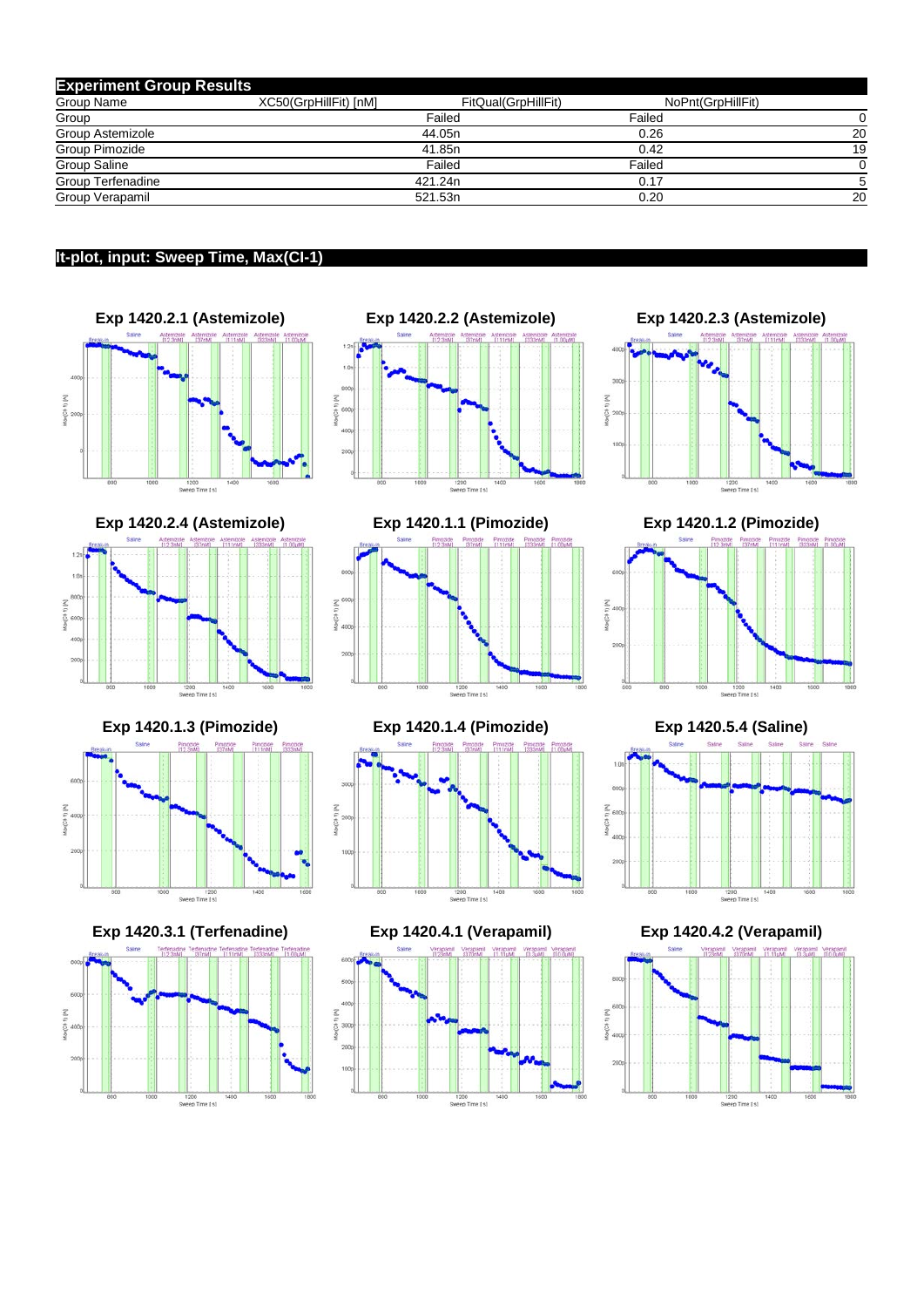

#### **HillFit, input: Concentration, Avg(It-plot)**